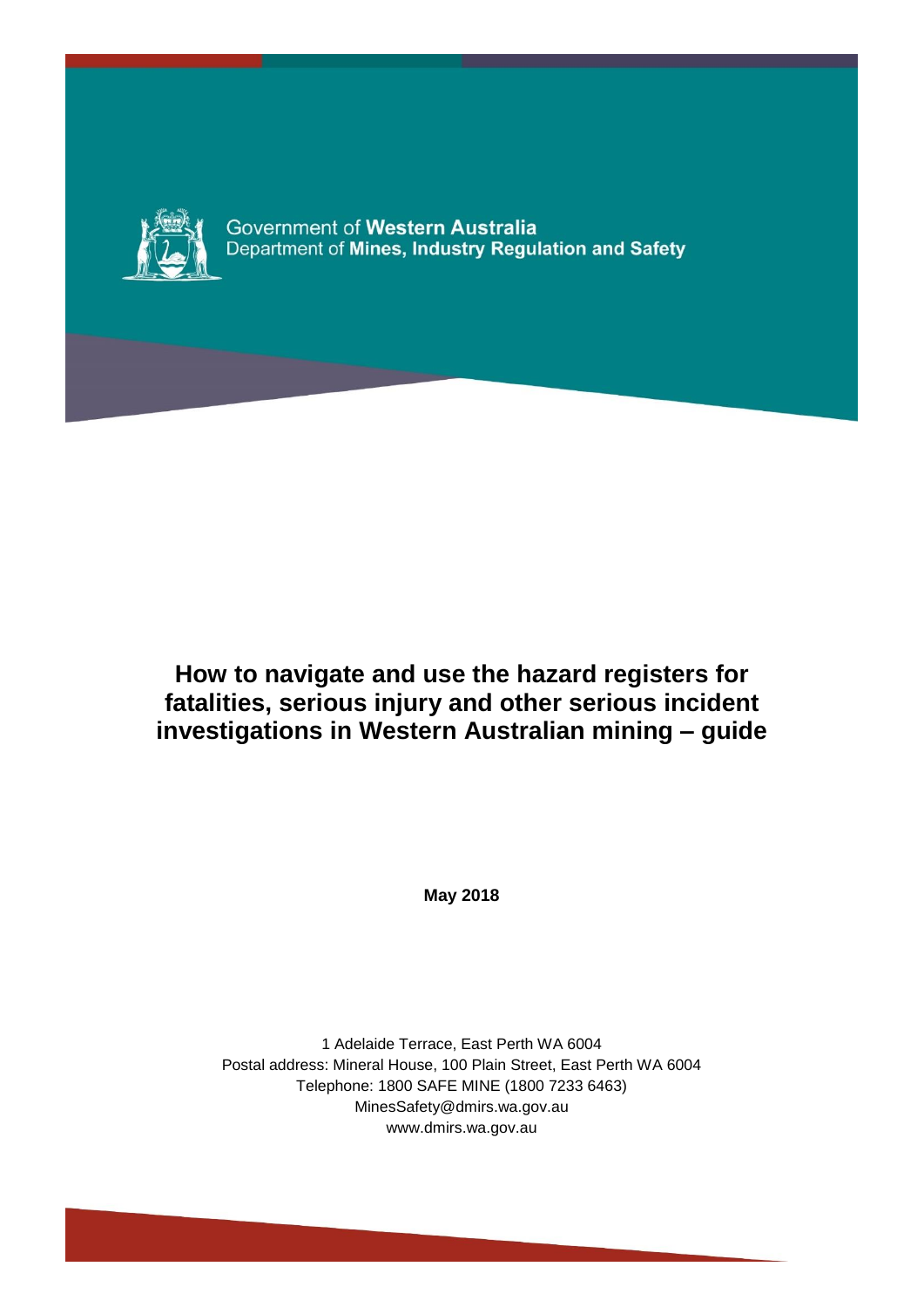# **Table of contents**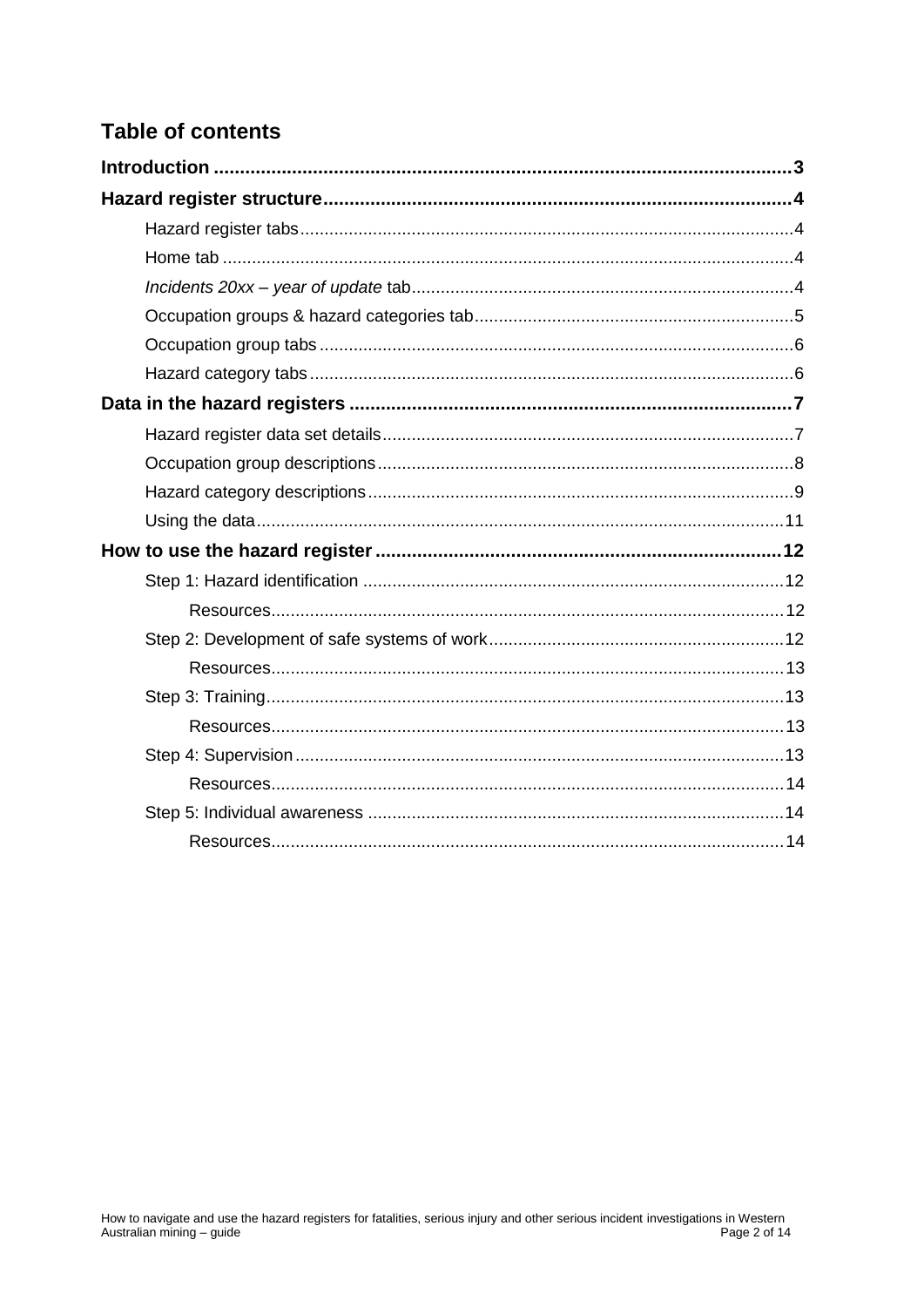# <span id="page-2-0"></span>**Introduction**

Unfortunately, fatalities, serious injuries and incidents continue happening in the Western Australian mining industry.

The following hazard registers have been created for use by mining operations, using information from completed Department of Mines, Industry Regulation and Safety (DMIRS) investigations:

- *Hazard register for Western Australian mining fatalities* (Fatalities register). This register also includes precautions detailed in the Coroner's findings.
- *Hazard register for serious injury or other serious incident investigations in Western Australian mining* (Serious injury and incidents register).

The analysis of accidents and incidents presented in the register will be updated annually.

The hazard registers enable sites to:

- identify hazards with the potential to cause fatalities or serious injuries
- demonstrate how hazards can impact different occupation groups
- identify the activities and tasks being undertaken at the time a fatality, serious injury or other serious incident occurred
- identify potential precautions or preventative measures.

Its use should assist in the prevention of similar incidents by raising awareness of the circumstances and hazards associated with these incidents, as well as identifying precautions or preventative measures that could avert an incident.

Mining operations should use the hazard registers to identify and review hazards relevant to their site that are associated with fatalities, serious injury or other serious incidents in Western Australia. This information can then be used in site-specific hazard registers and incorporated into the site's safe systems of work. This process can assist management to focus on these hazards and how to address them.

Workers can also consult the hazard registers to raise individual awareness around hazard identification, incidents associated with their occupation, and tasks they may undertake that potentially expose them to risk.

*Note: The hazard registers are not intended to be the sole source of information for developing site-specific hazard registers.*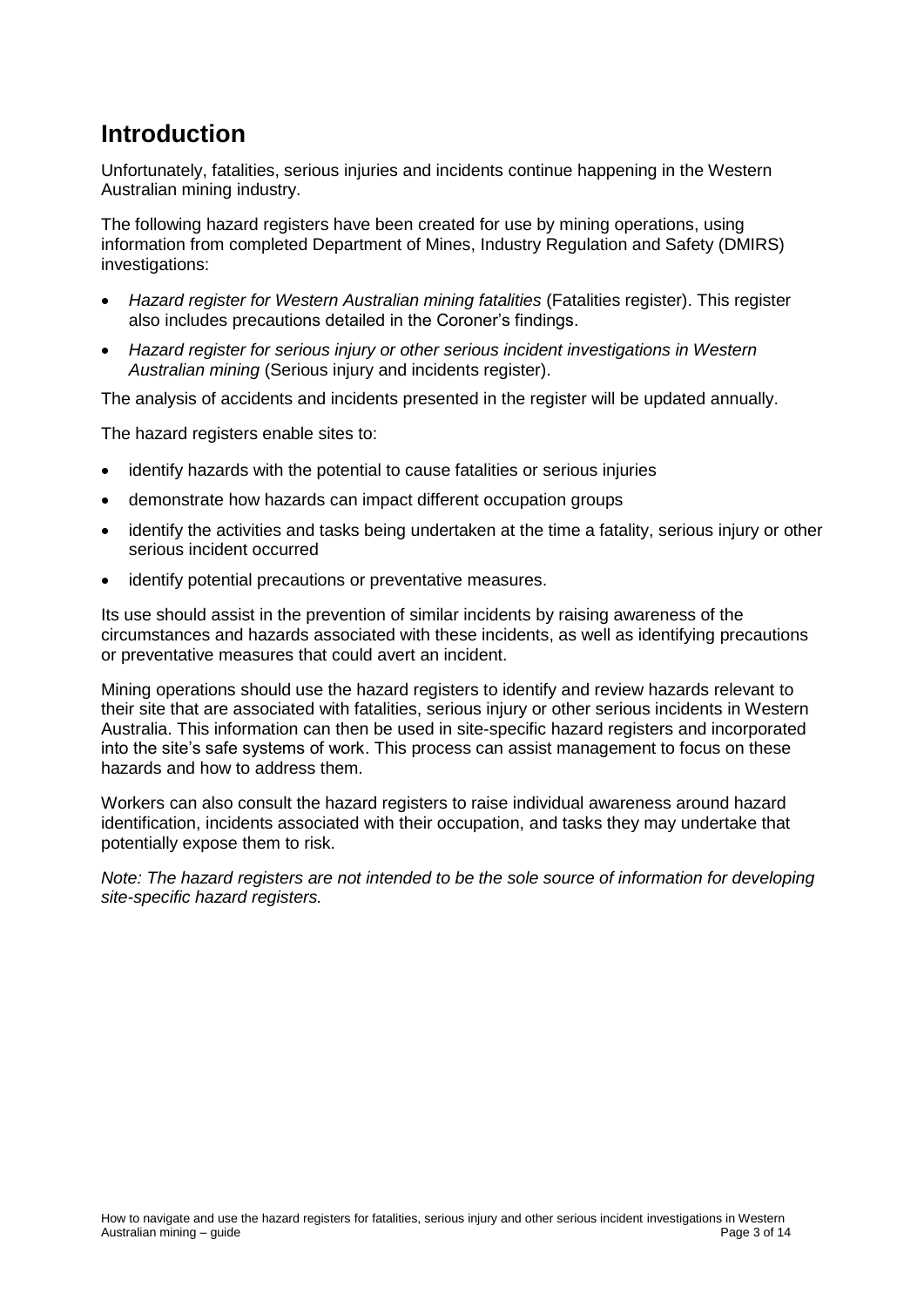# <span id="page-3-0"></span>**Hazard register structure**

### <span id="page-3-1"></span>**Hazard register tabs**

Each hazard register consists of a number of tabs in an Excel spreadsheet. The tabs are:

|                                          | <b>Number of tabs</b>      |                                          |  |  |  |
|------------------------------------------|----------------------------|------------------------------------------|--|--|--|
| <b>Details</b>                           | <b>Fatalities register</b> | Serious injury and<br>incidents register |  |  |  |
| Home                                     |                            |                                          |  |  |  |
| Incidents $20xx - year$ of<br>update     |                            |                                          |  |  |  |
| Occupation groups &<br>hazard categories |                            |                                          |  |  |  |
| Occupation group                         | 10                         | 11                                       |  |  |  |
| Hazard category                          | 20                         | 17                                       |  |  |  |

### <span id="page-3-2"></span>**Home tab**

The *Home* page details the aims of the hazard register and how it can be used by the Western Australian mining industry – shown below for the Fatalities register.

|                                                            | Hazard register for all Western Australian mining fatalities from January 2000 to December 2016                                                                                                                                             |
|------------------------------------------------------------|---------------------------------------------------------------------------------------------------------------------------------------------------------------------------------------------------------------------------------------------|
|                                                            | This hazard register presents the findings from the Department of Mines, Industry Regulation and Safety's investigations into 66 fatal mining accidents in the Western Australian mining industry over the period January 2000              |
|                                                            | 2016. The investigation reports were analysed to identify:                                                                                                                                                                                  |
|                                                            | the occupation of the person and the activity, specific task and location of the incident                                                                                                                                                   |
|                                                            | the root cause of the incident and the precautions or preventative measures that had the potential to avert the incident                                                                                                                    |
|                                                            | details of the hazard                                                                                                                                                                                                                       |
|                                                            | equipment or infrastructure involved.                                                                                                                                                                                                       |
|                                                            | Additionally, the Coroner's findings were also considered to assist in the identification of suitable precautions and preventative measures.                                                                                                |
|                                                            |                                                                                                                                                                                                                                             |
|                                                            | This data should be used by employers and workers to assist in the development of safe work practices on mining operations. All responsible persons should carefully evaluate their safety systems and risk management process              |
|                                                            | that hazards with the potential to cause fatal accidents are highlighted in training and supervision documents. Precautions and critical controls should then be built into the systems of work.                                            |
|                                                            |                                                                                                                                                                                                                                             |
|                                                            | Details on all of the fatalities can be found in the Fatalities 2000 - 2016 tab. This data has been further grouped, based on occupation of the person and hazard type, for ease of reference. Links to this data can be acces              |
|                                                            | Occupation groups & hazard categories tab.                                                                                                                                                                                                  |
|                                                            |                                                                                                                                                                                                                                             |
|                                                            | For more information on how to use the hazard register please refer to How to navigate and use the Hazard register for Western Australian mining fatalities - guide.                                                                        |
|                                                            |                                                                                                                                                                                                                                             |
|                                                            |                                                                                                                                                                                                                                             |
|                                                            |                                                                                                                                                                                                                                             |
|                                                            | Copyright<br>The Department of Mines, Industry Regulation and Safety (DMIRS) supports and encourages reuse of its information (including data), and endorses use of the Australian Governments Open Access and Licensing Framework (AusGOAL |
|                                                            |                                                                                                                                                                                                                                             |
|                                                            | This material is licensed under Creative Commons Attribution 4.0 licence. We request that you observe and retain any copyright or related notices that may accompany this material as part of attribution. This is a requireme              |
|                                                            |                                                                                                                                                                                                                                             |
|                                                            | Please give attribution to Department of Mines, Industry Regulation and Safety, 2017.                                                                                                                                                       |
|                                                            |                                                                                                                                                                                                                                             |
| 3                                                          |                                                                                                                                                                                                                                             |
| 4                                                          | For resources, information or clarification, please contact or visit:                                                                                                                                                                       |
| 5                                                          | RSDComms@dmirs.wa.gov.au                                                                                                                                                                                                                    |
|                                                            | www.dmirs.wa.gov.au/ResourcesSafety                                                                                                                                                                                                         |
|                                                            |                                                                                                                                                                                                                                             |
|                                                            |                                                                                                                                                                                                                                             |
| $\begin{array}{c}\n7 \\ 8 \\ 9 \\ \hline\n10\n\end{array}$ |                                                                                                                                                                                                                                             |
|                                                            |                                                                                                                                                                                                                                             |
| 11                                                         |                                                                                                                                                                                                                                             |
| 12<br>13                                                   |                                                                                                                                                                                                                                             |
|                                                            | Occupation groups & hazard cat<br>Mana $\cdots$ $\oplus$<br>Fatalities 2000 - 2016<br>Fitter<br>Operator - underground<br>Operator - surface<br>Driver - surface<br>ं च<br>Home                                                             |
|                                                            |                                                                                                                                                                                                                                             |

## <span id="page-3-3"></span>*Incidents 20xx – year of update* **tab**

The *Fatalities 2000 – year of update* tab (Fatalities register) contains the analysis of information gathered from DMIRS investigations into fatal mining accidents from 1 January 2000 to the latest annual update. The Coroner's findings were also considered to assist in the identification of suitable precautions and preventative measures.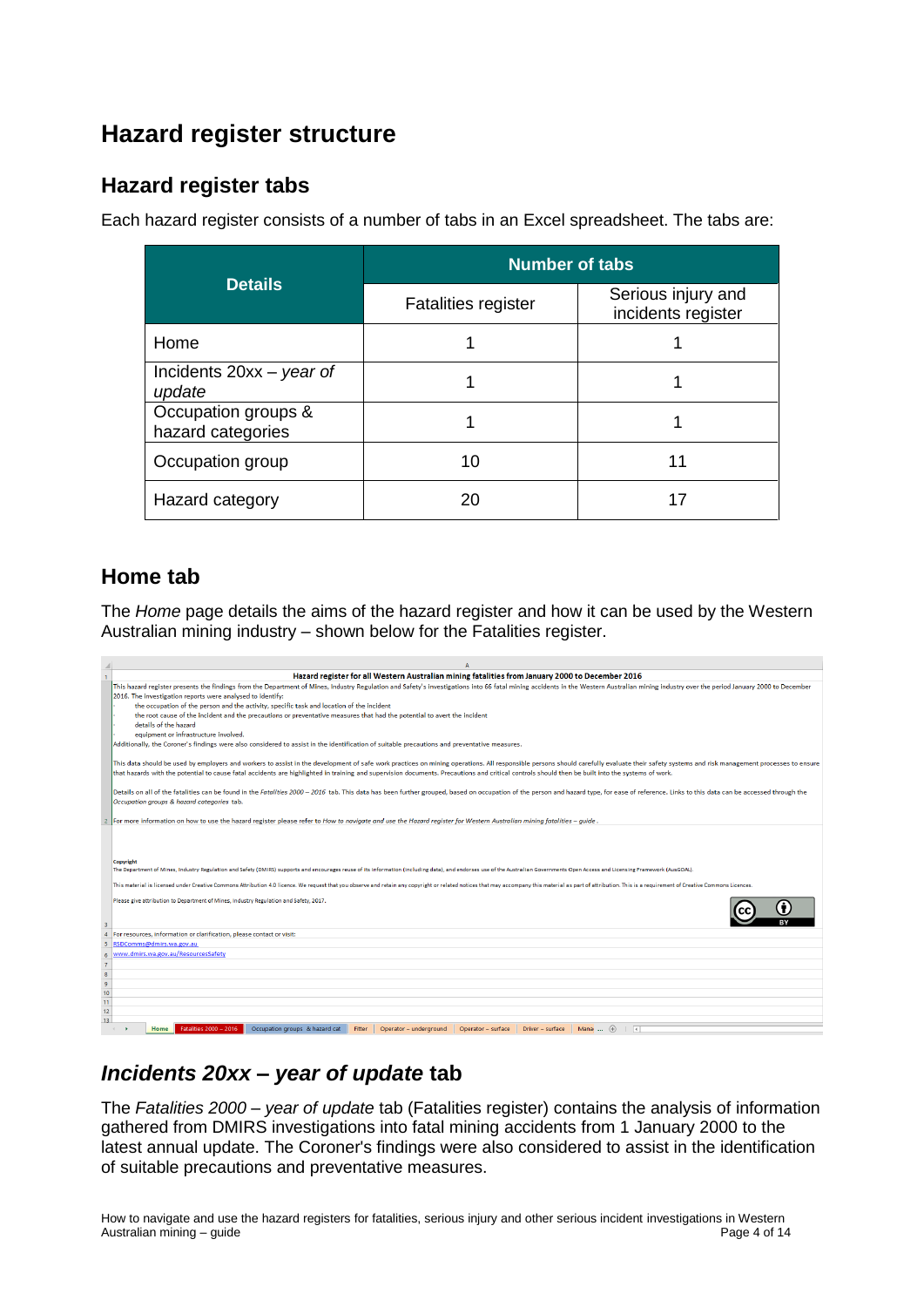The *Serious injury & inc 2011 – year of update* tab (Serious injury and incident register) contains the analysis of information gathered from DMIRS investigations into mining accidents resulting in serious injury or other serious incident investigations from 1 January 2011 to the latest annual update.

Data sets include:

- the occupation of the person and the activity, specific task and location of the incident
- the root cause of the incident and the precautions or preventative measures that had the potential to avert the incident
- details of the hazard
- the equipment or infrastructure involved.

For more information on these columns see *[Hazard register data set details](#page-6-1)*.

For each incident, a specific occupation group and hazard category have been assigned (first two columns) – shown below for the Fatalities register.

|                      | $\ddot{a}$                        | <b>B</b>                                                                                        | $C$ $D$                        | E          | F                                                                                 | $\mathsf{G}$                      | H                                                                                      | $\mathbf{L}$                                                                                                   | $\mathcal{J}$                                                                                                                        |                                   | $K$ $L$               | M                                                                                                                           | N                                                                                | $\circ$                                                                                                                                                            | P.                                                                                                                                    |
|----------------------|-----------------------------------|-------------------------------------------------------------------------------------------------|--------------------------------|------------|-----------------------------------------------------------------------------------|-----------------------------------|----------------------------------------------------------------------------------------|----------------------------------------------------------------------------------------------------------------|--------------------------------------------------------------------------------------------------------------------------------------|-----------------------------------|-----------------------|-----------------------------------------------------------------------------------------------------------------------------|----------------------------------------------------------------------------------|--------------------------------------------------------------------------------------------------------------------------------------------------------------------|---------------------------------------------------------------------------------------------------------------------------------------|
| $\mathbf{1}$         |                                   | Hazard register for all Vestern Australian mining fatalities from January 2000 to December 2016 |                                |            |                                                                                   |                                   |                                                                                        |                                                                                                                |                                                                                                                                      |                                   |                       |                                                                                                                             |                                                                                  |                                                                                                                                                                    |                                                                                                                                       |
| $\mathbf{z}$         | <b>Decemetion</b><br><b>STREE</b> | <b>Haraca</b><br>cotoquey                                                                       | $\mathbf{r}$<br>$\overline{a}$ | and incide | Details at<br>hoxerd                                                              | Occupation at time of<br>incident | distints:                                                                              | Tark                                                                                                           | <b>Instalant</b>                                                                                                                     | lainer antenn.                    | (underurs<br>and an   | Are a                                                                                                                       | <b>Equipment or</b><br>infrastructure                                            | Procession or proventative<br>$n = 4$                                                                                                                              | <b>Related miner rafety clerts</b>                                                                                                    |
| $\overline{a}$       | Operator-zurface                  | Fall fram holght                                                                                |                                | 05/04/2000 | <b>Fall from hojeht</b>                                                           | fabile crose aperator             | Warkingan crano dock                                                                   | Standingan deckaf crane,<br>maving weaden blackr.                                                              | Crane aperator last his balance<br>nd folk                                                                                           | Fatal-fractured<br>polvir         | Surface               | On crano dock at apon pit<br>lay down area                                                                                  | Mabile cross                                                                     | Narkfram graund uhero precticeble.                                                                                                                                 |                                                                                                                                       |
| $\blacktriangleleft$ | Operator-<br>underground          | Vehicle run away                                                                                | $\ddot{\epsilon}$              | 16/05/2000 | Vehicle-runaway                                                                   | Laad-haul-dump (LHD) aparatar     | Alighted from LHD unitin are<br>معادا                                                  | Dizmaunted from LHD unit<br>ualked forward and areeted a<br>blart-creumember                                   | HD unit ralled farward trapping Fatel - crurh injury.<br>the aperator equinet the<br>skarging unit.                                  |                                   | Undergraund Ore drive |                                                                                                                             | LHD unit                                                                         | unaway procentians - Sotoark<br>rako and chack uhool.                                                                                                              |                                                                                                                                       |
| s.                   | Driver-zurface                    | Vokêclo avor o tao                                                                              | $\rightarrow$                  | 26/05/2000 | Vohiclo protodge                                                                  | Haultruck driver                  | Dumping are antazurface<br>rtackpille                                                  | Reverzing haultruck to tip head                                                                                | Truck wont avor the odge.                                                                                                            | Fatel - maltiple<br>iniuriar      | Surface               | Stackpile tip head                                                                                                          | <b>Haultruck</b>                                                                 | 1. Bund.<br>2. Sogragata detuckpila fingare.<br>3. Inspect for undercuted ges.                                                                                     |                                                                                                                                       |
| $\epsilon$           | Electrician                       | Inrach                                                                                          | $\overline{4}$                 | 2670672000 | Fill barricade rupture Electrician                                                |                                   | Elactrical work conducted<br>undorgraund                                               | Marmal wark octivities (in line of<br>mine tailing zlurry inruzh).                                             | Afill barricodo rupturad couring Fatal-<br>arburry in ruth.                                                                          | arphysiotian/multip<br>o iniurios |                       | Jadorgraund Controlzoctianztapo end Sandfill bulkhood<br>undergraundwarkplace                                               |                                                                                  | Camplianco with fillstandards.<br>2. Training and manitaring in backfill<br>ermconn.                                                                               | MSB No. 055: Patential hazarda<br>azzaciate duithmine fill<br>MSB No. 064: Safety izzuzz<br>raziated cità kydraulickazktill           |
| $\mathbf{r}$         | Operator-<br>underground          | Inruch                                                                                          | 5                              | 26/06/2000 | Fill barricade rupture Truck driver                                               |                                   | Drivingtruck underground                                                               | Marmal wark octivitier (in line af<br>mine tailingezherry inrurh).                                             | Afill Lerricede ruptured couring Fatel-<br>azbarry inruth.                                                                           | arphyxiotian/multip<br>, injurior | <b>Jedensraund</b>    | Centralzectionztape and Sandfill bulkhead<br>undergraund uprichece                                                          |                                                                                  | . Camaliance with fillstandards.<br>2. Training and manituring in backfill arraciated with mine fill<br>racer.                                                     | MSB No. 055: Patential hazarda<br><b>MSBNo.664:Safetylerue</b><br>preciated with hydraulich ackfill                                   |
| $\ddot{\phantom{a}}$ | Onarator -<br>underground         | Incorn                                                                                          | $\epsilon$                     | 26/06/2000 | Fill barricade rupture Drill jumba aperator                                       |                                   | Operation jumbs underground                                                            | nino tailingezherey ineurk).                                                                                   | Narmal werk octivitier (in line of Afill berricode restured couring Fatel -<br>szlurrzioruzh.                                        | arphyxiotian/multip<br>o injurior |                       | Jodargraund Cantrolzactionztope and Sandfill bulkhand<br>undorgraund warkplace                                              |                                                                                  | . Constituto un Giberardo de<br>2. Training and manituring in backfill<br>pracour                                                                                  | MSB No. 055: Patential hazardz<br>arraciatud cittànica fill<br><b>MSB No. 064: Safety izzuz</b><br>screciated with hydraulich ackfill |
|                      | Operator-<br>underground          | <b>Underground rackfull</b>                                                                     | $\overline{\phantom{a}}$       | 02/09/2000 | Reckfell-zeizmic<br>ovent                                                         | Drill jumbs sporator              | afterzeirmicevent                                                                      | Rokabilitation of groundzuppart Rovorzingjumbatowardra crozz<br>cut uhoro gravni warnat<br>edooustolvzuogetod. | Extensive rack fall coured by a Fatal - crush injury<br>reirmicevent                                                                 |                                   |                       | Undergraund Crazz-cut area                                                                                                  | Graundzuseart                                                                    | Support design.<br>2. Mark requence<br>3. Alweyz werk underzupperted<br>praund.                                                                                    |                                                                                                                                       |
| 10                   | Managerz and<br>ruperviross       | Natural event                                                                                   | $\pm$                          | 14/01/2001 | Lightning                                                                         | Underground manager               | Canductina inconction at<br>urface water collection area                               | Štandina botuson tumu etor<br>callection eards during<br>thundery weather canditions                           | Struckby lightning                                                                                                                   | Fatel - lightning<br>iniuriar     | Surface               | Standing next to water<br>callo ctian coll la cato d<br>near tailingr dam. Flat.<br>pron location.                          | Nen (Nate:lightnin-<br>date ction odvices<br>cauld bo canziderod a<br>en aptian) | Starin rubbertyred vehicle.<br>Sookskokorinside buildings.<br>Availance ground.<br>4. Da natzholter under treoz                                                    | MSB No. 060: Lightning striker -<br>manualnuthe ricks                                                                                 |
| 11                   | Fitter                            | Vehicle rallaver                                                                                | ۰                              | 20/03/2001 | Integrated test<br>corrier (IT) rell aver<br>unrtable farklift<br>attachmant land | <b>Fixedplantfitter</b>           | Driving an IT with a fark<br>attachmant frama                                          | Maving/carrying a crane jib<br>Cunatable land an Fark lift<br>attachmant).                                     | Tralled antaiteside. The fitter<br>sha war driving the IT war<br>rurhed between the cab and th<br>raund.                             | Fatel - maltiele<br>iniurias      | Surface               | Surface rand stining                                                                                                        | IT fitted with fark<br>attachment frame                                          | Mographicals.<br>Farklift ettachment framer ta<br>arry carroctly recured, redde landr                                                                              |                                                                                                                                       |
| $\mathbf{r}$         | Electrician                       | Electrical cantact                                                                              | 10                             | 26/03/2001 | Live electrical<br>contacts                                                       | Electrical unrhan                 | Suitchbaarduparado                                                                     | Carrina autolectrical wark far<br>ruitchbaard upgrade.                                                         | Electrical unrker's forehood<br>medo cantect with oxparod<br>live incoming pharelinks.                                               | Fatel-electrocution Surface       |                       | Meinzuitchbaarderen.<br>espared "live" phare link<br>incamina fixed blode<br>contactr                                       | Suitchboord ("Fire<br>phare linkin caming<br>cantectr)                           | Fallow work procedure.<br>Inrulation barrier/cover over live<br>dura link contacts.<br>. Iralato pauorzuppły upztroam.                                             |                                                                                                                                       |
| $\Omega$             | Operator-zurface                  | Vohicle weer of ge-                                                                             | 11                             | 10/05/2001 | Vahicle sveradge -<br>rack wedge failure                                          | <b>Bulldaxoraporatas</b>          | Operating a buildager                                                                  | Purking dirt adjacent to the<br>o dqo af pit wall.                                                             | Dulldazer went aver the edge,<br>laun arill (120 vertical metrer).<br>The dezer poerator war thrown<br>ram the cab of the buildaxer. | Fatal - moltiple<br>injuries      | Surface               | Section of pit well in the<br>farm af a "knab"                                                                              | <b>Bulldager</b>                                                                 | . Incores for fractured ground.<br>2. Clear case demancation protoco<br>3. Identify work are arpositionfor<br>dayrnight aporation.                                 | MSB No. 063: Dexera dety in each<br>cutasoration<br><b>MSB No. 068: Death of dezer driver</b><br>arasial fisdina                      |
| 14                   | Manager and<br>zupervizuez        | Maintonanco<br>orneadura deficiency                                                             | $\mathbf{R}$                   | 27/08/2001 | Mochine mochanizm<br>caughtbotwoon                                                | Supervira                         | nepo ctiną a limostano bla cle-<br>mekingmachine ta rectify feult                      | Entering the machine aperating<br>mechanizm (mechine warnat<br>fully iralated).                                | The repervirer war cought in the Fatal - crurk injury<br>isternal mechanism of the black-<br>naking machine.                         |                                   | Surface               | In the mechanism of a<br>mechine derivated to form I making mechine<br>and place reconstituted<br>limaztena bleckr          | Limertane black-                                                                 | 1. Fallow ariginal a quipment<br>manufacturer's entry imaintenance<br>pracoduror.<br>2. Iralato fully prior to entering<br>quarded area to sperating<br>machanizm. |                                                                                                                                       |
| 15                   | Fitter                            | Fall from hotalit                                                                               | $\Omega$                       | 07/11/2001 | Foll from height                                                                  | Fitter                            | Leeding an elevating work<br>plotfarm (EWP) anta ofist bad<br>trailer                  | Maving EMP anta trailer.<br>Operating EWP cantrals from<br>the EWP's work barket (no<br>rpatter ar backrtap).  | railertipped and EWP rlid off<br>ha and of the trailer. The fitter<br>aar thrawn from the work<br>and an                             | Fatel-headingsrier Surface        |                       | Inride EWP work barket.<br>EVIP antap of trailer                                                                            | Elevetinguark<br>platform (EWP)                                                  | 1. Badsharnezz far elevated wark.<br>. La oding praco duro ta includo uro<br>of backetap andepatter.<br>3. Rick azozmont for tark.                                 | SIR Na. 112: Las dinazoroico vehicle<br>ta trailer                                                                                    |
|                      | Operator-<br>underground          | Electrical cantact                                                                              | 14                             | 30/05/2002 | Live electrical<br>contactr                                                       | Drilljumbaaperator                | Installation of a pumping line<br>from the zurface, to the main<br>destine at the mine | Taxelacate the numer tarter to<br>razatpump (pumpztartarbax<br>kest trissing aut).                             | Jrill jumba aporotar's hand<br>teuched the live incoming coble<br>szide the ztarter bas. He war<br>tending in water at the time.     |                                   |                       | Fatel - electrocution Undergraund Electrical installation.<br>Handingide gravitations<br>terribing live in coming<br>cobler | Electricalstarterbar                                                             | 1. Only also tricians to work on<br>da etnical maitek awar<br>. All alastrical pasak to be locked<br>md key access for electricians only                           | SIRMa. 117: Undergraundelectrical<br>uioment-fotal accident                                                                           |
|                      | $\blacktriangleright$             | Home                                                                                            |                                |            | <b>Fatalities 2000 - 2016</b>                                                     | Occupation groups & hazard cat    |                                                                                        | Fitter                                                                                                         | Operator - underground                                                                                                               |                                   |                       | Operator - surface Driver - surface                                                                                         |                                                                                  | Mana $\cdots$ $\oplus$<br>$\blacktriangleleft$                                                                                                                     |                                                                                                                                       |

## <span id="page-4-0"></span>**Occupation groups & hazard categories tab**

The *Occupation groups & hazard categories* tab is a navigation page that lists the occupation groups and hazard categories recognised during the analysis of the incident data. Each occupation group or hazard category is a hyperlink taking the user to the associated page in the register.

The total number of incidents for each occupation group and hazard category is included to aid in the identification of hazards that could result in fatalities or serious injury, and the occupation groups exposed to these hazards – illustrated below for the Fatalities register.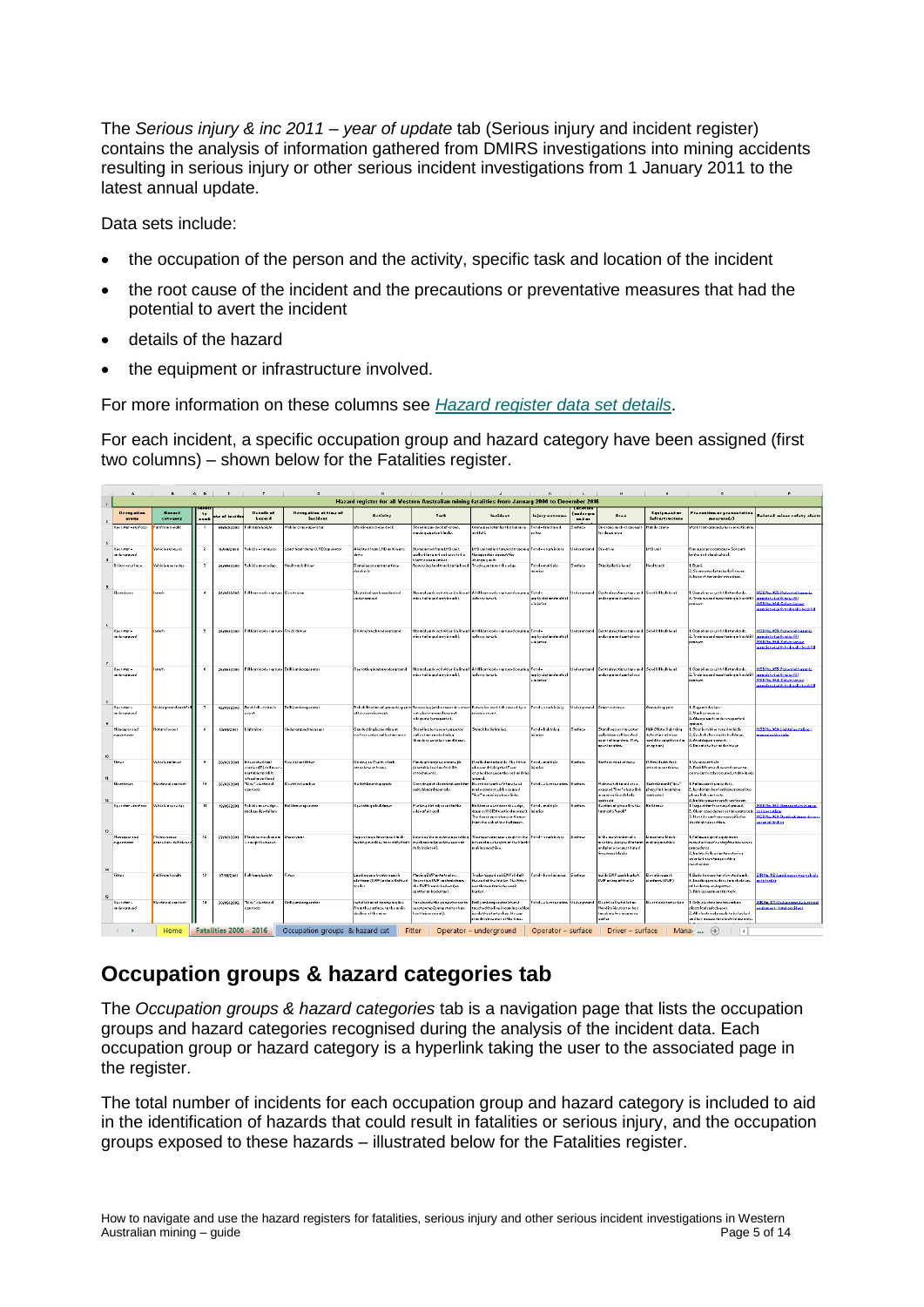|                 | A                                                    | В                              | c      | D                      | Ε                                                                                               | p                                                                               | G                           |
|-----------------|------------------------------------------------------|--------------------------------|--------|------------------------|-------------------------------------------------------------------------------------------------|---------------------------------------------------------------------------------|-----------------------------|
| $\mathbf{1}$    |                                                      |                                |        |                        | Hazard register for all Western Australian mining fatalities from January 2000 to December 2016 |                                                                                 |                             |
|                 |                                                      |                                |        |                        |                                                                                                 |                                                                                 |                             |
| $\overline{2}$  |                                                      |                                |        |                        |                                                                                                 |                                                                                 |                             |
| 3               | <b>Occupation group</b>                              | <b>Number of fatalities</b>    |        |                        |                                                                                                 | <b>Hazard category</b>                                                          | <b>Number of fatalities</b> |
|                 | 4 Fitter                                             | 15                             |        |                        | <b>Fall from height</b>                                                                         |                                                                                 | 11                          |
|                 | 5 Operator - underground                             | 13                             |        |                        | Maintenance procedure deficiency                                                                |                                                                                 | 8                           |
|                 | 6 Operator - surface                                 | $\overline{7}$                 |        |                        | <b>Underground rockfall</b>                                                                     |                                                                                 | 5                           |
|                 | 7 Driver-surface                                     | $\overline{7}$                 |        |                        | <b>Vehicle collision</b>                                                                        |                                                                                 | 5                           |
|                 | 8 Managers and supervisors                           | 6                              |        |                        | Vehicle over edge                                                                               |                                                                                 | 4                           |
|                 | 9 Drillers and blasters                              | 5                              |        |                        | Vehicle runaway                                                                                 |                                                                                 | 4                           |
|                 | 10 Electrician                                       | 5                              |        |                        | Vehicle rollover                                                                                |                                                                                 | 3                           |
|                 | 11 Service worker                                    | 3                              |        |                        | <b>Tyres</b>                                                                                    |                                                                                 | 3                           |
|                 | 12 Trades                                            | 3                              |        |                        | Machinery movement - crush                                                                      | NOTE: This category is for moving machinery<br>components NOT mobile equipment. | 4                           |
|                 | 13 Professional and technical                        | $\overline{2}$                 |        |                        | <b>Electrical contact</b>                                                                       |                                                                                 | 3                           |
|                 | 14 Total = $10$                                      | 66                             |        |                        | Inrush                                                                                          |                                                                                 | 3                           |
| 15              |                                                      |                                |        |                        | Open pit - wall failure or subsidence                                                           |                                                                                 | $\overline{2}$              |
|                 |                                                      |                                |        |                        | <b>Heat exhaustion</b>                                                                          |                                                                                 | $\overline{2}$              |
| $\frac{16}{17}$ |                                                      |                                |        |                        | <b>Suspended load</b>                                                                           |                                                                                 | $\overline{2}$              |
| 18              |                                                      |                                |        |                        | <b>Falling equipment</b>                                                                        |                                                                                 | $\overline{2}$              |
| 19              |                                                      |                                |        |                        | <b>High pressure equipment</b>                                                                  |                                                                                 | $\mathbf{1}$                |
| 20              |                                                      |                                |        |                        | <b>Engineering design</b>                                                                       |                                                                                 | $\mathbf{1}$                |
| 21              |                                                      |                                |        |                        | <b>Explosions and fires</b>                                                                     |                                                                                 | $\mathbf{1}$                |
| $\overline{22}$ |                                                      |                                |        |                        | <b>Explosives</b>                                                                               |                                                                                 | $\mathbf{1}$                |
| 23              |                                                      |                                |        |                        | <b>Natural event</b>                                                                            | e.g. lightning                                                                  | $\mathbf{1}$                |
| 24              |                                                      |                                |        |                        | Total = $20$                                                                                    |                                                                                 | 66                          |
| 25              |                                                      |                                |        |                        |                                                                                                 |                                                                                 |                             |
| $26\,$          |                                                      |                                |        |                        |                                                                                                 |                                                                                 |                             |
| 27              |                                                      |                                |        |                        |                                                                                                 |                                                                                 |                             |
| 28              |                                                      |                                |        |                        |                                                                                                 |                                                                                 |                             |
| 29              |                                                      |                                |        |                        |                                                                                                 |                                                                                 |                             |
| $\frac{30}{31}$ |                                                      |                                |        |                        |                                                                                                 |                                                                                 |                             |
|                 |                                                      |                                |        |                        |                                                                                                 |                                                                                 |                             |
|                 | Fatalities 2000 - 2016<br>Home<br>$\mathcal{A}$<br>× | Occupation groups & hazard cat | Fitter | Operator - underground | Operator - surface                                                                              | Driver - surface<br>Mana $\cdots$ $\oplus$<br>ं च                               |                             |

# <span id="page-5-0"></span>**Occupation group tabs**

An occupation group tab contains the details of all incidents that occurred within a particular occupation grouping (e.g. fitter, driver – surface).

This data filtering helps determine which:

- hazards are associated with incidents investigated for particular occupations
- high-risk tasks form part of some work activities
- precautions or preventative measures that might have prevented the incident.

Find out more about how the occupation groups are derived in *[Occupation group descriptions](#page-7-0)*.

### <span id="page-5-1"></span>**Hazard category tabs**

Each hazard category tab provides details of the tasks and activities that can expose workers to a particular type of hazard (e.g. fall from height). Understanding the hazards associated with particular tasks and activities can help to identify adequate controls to be implemented.

Please note that although incidents often involve numerous hazards, the hazard category is determined by the root cause of the particular incident.

Find out more about how the hazard categories are derived in *[Hazard category descriptions](#page-8-0)*.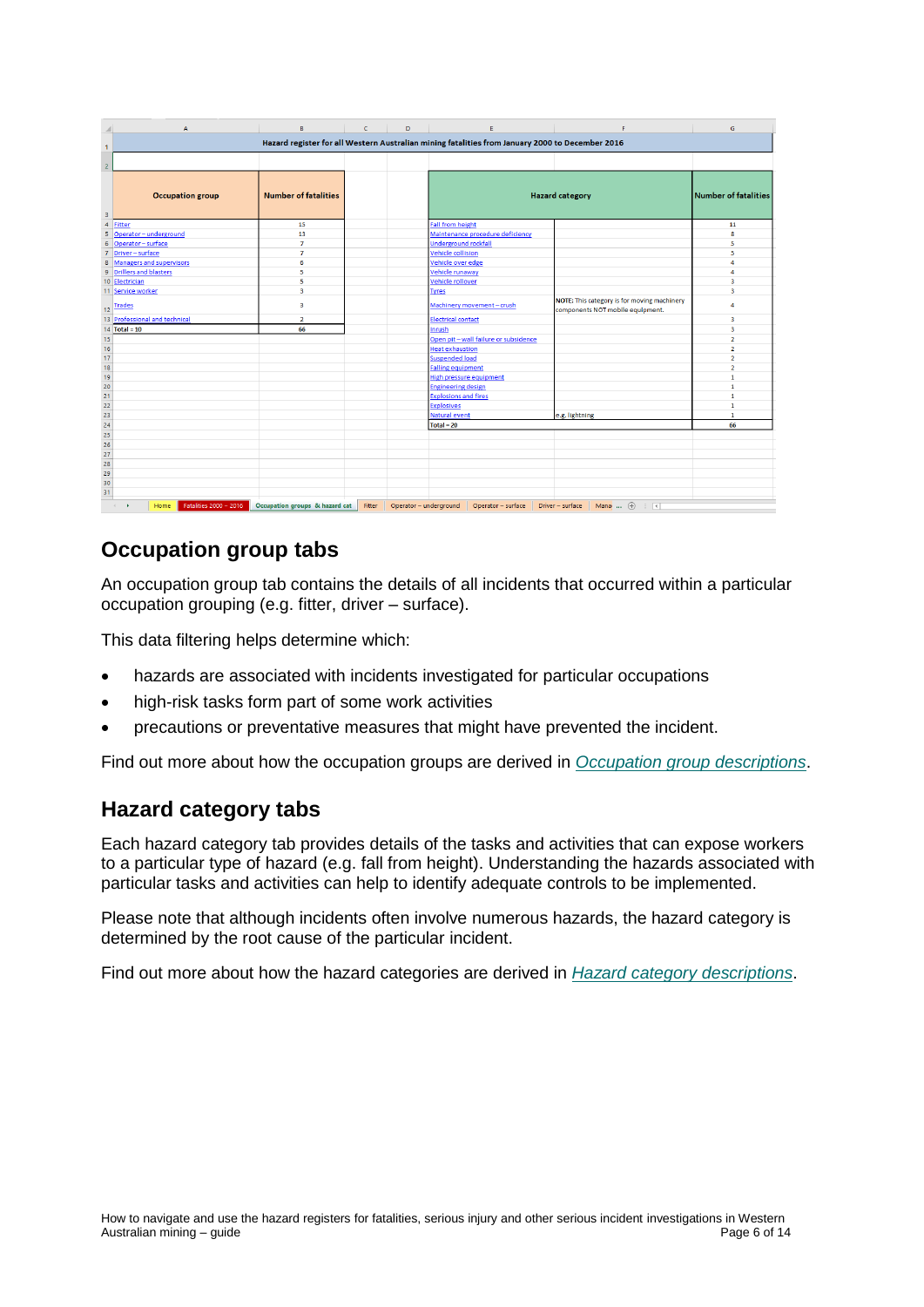# <span id="page-6-0"></span>**Data in the hazard registers**

As well as using the information from DMIRS investigations and the Coroner's findings (for fatal accidents), construction of the hazard registers also built upon the techniques and learnings from the *[Fatal accidents in the Western Australian mining industry 2000-2012: what lessons](http://www.dmp.wa.gov.au/Documents/Safety/MSH_R_FatalAccidents200012.pdf)  [can we learn? –](http://www.dmp.wa.gov.au/Documents/Safety/MSH_R_FatalAccidents200012.pdf) report* and *[Analysis of serious injury data in the Western Australian mining](http://www.dmp.wa.gov.au/Documents/Dangerous-Goods/RP_SeriousInjuryReportMINING2015.pdf)  [industry, July-December 2013: what lessons can we learn? –](http://www.dmp.wa.gov.au/Documents/Dangerous-Goods/RP_SeriousInjuryReportMINING2015.pdf) report*.

The analysis of incidents is found in the *Incidents 20xx – year of update* tab. Each incident has been assigned an occupation group and hazard category. The data has then been filtered using these groups and categories in the subsequent tabs to assist the user in applying the learnings to their own site.

# <span id="page-6-1"></span>**Hazard register data set details**

**Hazard register header Details** Occupation group **A** group of workers categorised by common occupations.

The details of each data set are described in the table below.

| Occupation group               | A group of workers categorised by common occupations.<br>For example, the occupation group Fitter includes<br>mechanical, diesel and heavy duty fitters as well as<br>apprentice fitters.                                                                                             |
|--------------------------------|---------------------------------------------------------------------------------------------------------------------------------------------------------------------------------------------------------------------------------------------------------------------------------------|
|                                | Found only on the Incidents 20xx - year of update tab,<br>Occupation group has been used to filter the data. The<br>results are found in subsequent tabs in the hazard register.<br>See Occupation group descriptions for more information.                                           |
| Hazard category                | Hazards with similar properties and classification. For<br>example, the hazard category Electrical contact includes<br>incidents where a body part or tool came into contact with<br>a live component in an electrical circuit.                                                       |
|                                | Found only on the Incidents 20xx - year of update tab,<br>Hazard category has been used to filter the data. The<br>results are found in subsequent tabs in the hazard register.<br>See Hazard category descriptions for more information.                                             |
| Identity number                | Each incident is assigned a unique identification number to<br>assist with tracking in the hazard register.                                                                                                                                                                           |
| Date of incident               | Date of the incident. Incidents are chronologically ordered<br>in the register from the year 2000 (Fatalities register) and<br>2011 (Serious injury and incidents register) onwards.                                                                                                  |
| Details of hazard              | Specific details of the hazard category. For example,<br>Hazard category: Machinery movement - crush. Details of<br>hazard: EWP movement underground - crush.                                                                                                                         |
| Occupation at time of incident | The occupation as determined by job the worker was<br>undertaking at the time of the incident. For example,<br>although a qualified driller, an individual was given the<br>occupation of an offsider as he was working as an offsider<br>on another rig at the time of the incident. |
|                                | The occupation at the time of incident is also used when<br>assigning the occupation grouping to an incident.                                                                                                                                                                         |
| Activity                       | The type of work being undertaken.                                                                                                                                                                                                                                                    |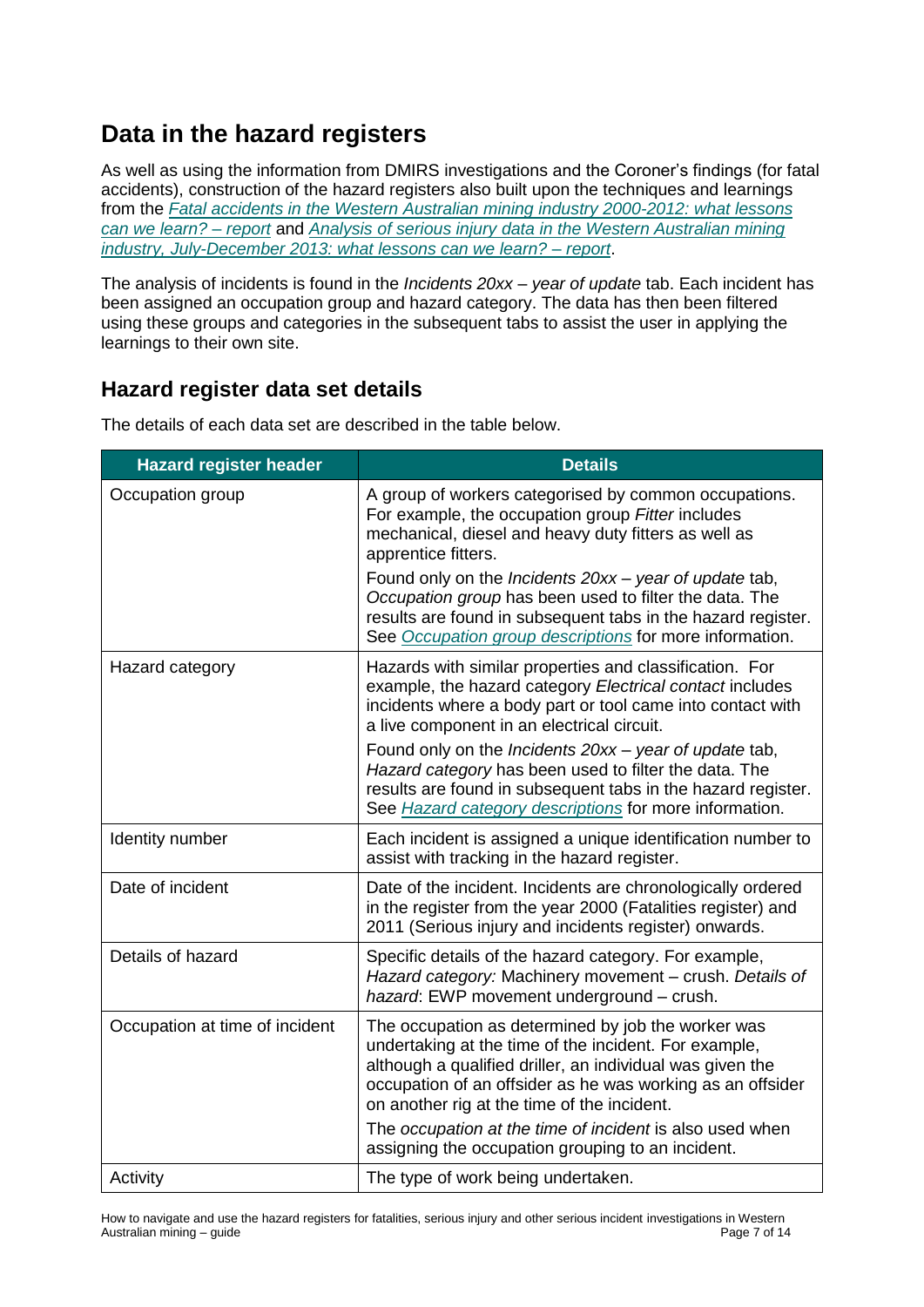| <b>Hazard register header</b>            | <b>Details</b>                                                                                                                                                                                                            |
|------------------------------------------|---------------------------------------------------------------------------------------------------------------------------------------------------------------------------------------------------------------------------|
| Task                                     | The task being undertaken at the time of the incident.                                                                                                                                                                    |
| Incident                                 | Details of the incident or event; how the fatal injury or<br>serious injury or other serious incident occurred.                                                                                                           |
| Injury outcome                           | Nature of injury.                                                                                                                                                                                                         |
| Location (underground or<br>surface)     | The working environment where the incident occurred.                                                                                                                                                                      |
| Area                                     | Specific location of the incident.                                                                                                                                                                                        |
| Equipment or infrastructure              | Anything involved in the incident, such as a piece of<br>equipment, device or environmental factor.                                                                                                                       |
| Precaution or preventative<br>measure(s) | Controls that could have been implemented to potentially<br>mitigate the incident.                                                                                                                                        |
|                                          | Note: These are not preventative controls and do not<br>replace the need for a site to conduct a risk assessment.                                                                                                         |
| Related mines safety alerts              | Where available, links to related significant incident reports<br>(SIRs) or mines safety bulletin (MSBs) are provided for<br>reference. These mining safety alerts contain additional<br>detail about the fatal accident. |
|                                          | Note: Information provided in the hazard register has been<br>derived from the concluding findings of investigations.<br>Whereas information in safety alerts may be based on<br>preliminary findings.                    |
|                                          | SIRs outline the details of a single incident where MSBs<br>may deal with multiple related incidents, trends or<br>inspectorate concerns.                                                                                 |

## <span id="page-7-0"></span>**Occupation group descriptions**

Occupation groups were first developed and used in the *[Analysis of serious injury data in the](http://www.dmp.wa.gov.au/Documents/Dangerous-Goods/RP_SeriousInjuryReportMINING2015.pdf)  [Western Australian mining industry, July-December](http://www.dmp.wa.gov.au/Documents/Dangerous-Goods/RP_SeriousInjuryReportMINING2015.pdf)* 2013: what lessons can we learn? – report*.*  The groups were established using the internal coding system on DMIRS' Safety Regulation System (SRS). Grouping similar occupation types allowed for a clearer pattern of hazard exposure and causation factors to be seen in the analysis of serious injury data.

This approach has been carried through to the hazard registers. Not all of the 12 occupation groups recognised in the serious injury report, may have been referenced in each hazard register as some occupation groups may not have been involved in incidents during the period of analysis. The occupation groups were assembled using the SRS coding with consideration for the data set *Occupation at the time of the incident*.

| <b>Occupation group</b> | <b>Examples of occupations in group</b>                                                                                                                                                                                                                                                         |
|-------------------------|-------------------------------------------------------------------------------------------------------------------------------------------------------------------------------------------------------------------------------------------------------------------------------------------------|
| Fitter                  | Fitter, fitter's apprentice, boilermaker, welder                                                                                                                                                                                                                                                |
| Operator - underground  | Underground worker and those who operate equipment<br>underground. For example, a miner, nipper, jumbo operator,<br>driller (e.g. long hole, diamond), driller's offsider, load-haul-<br>dump operator, ground support crew, mobile processing unit<br>operator, truck driver, agitator driver. |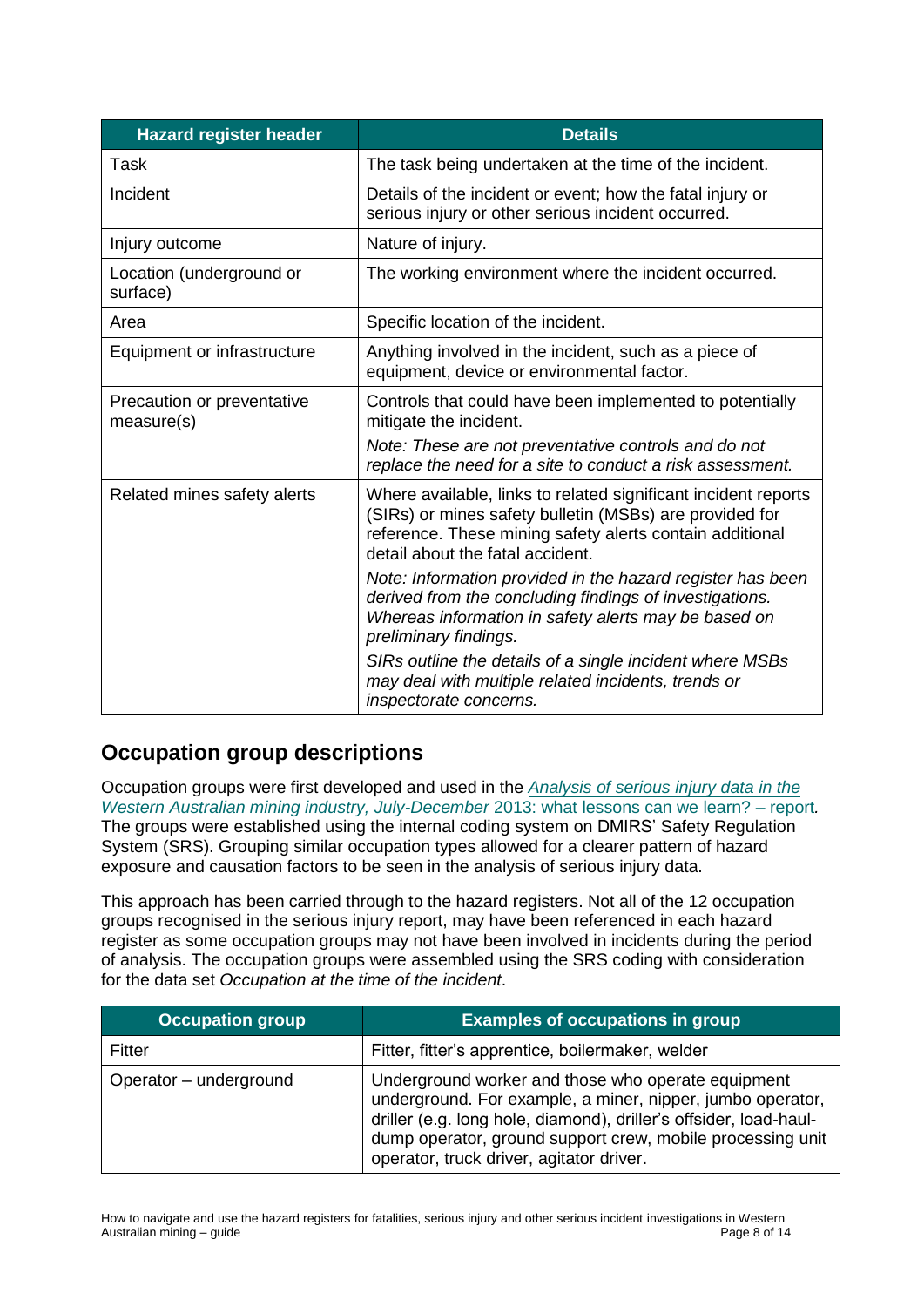| <b>Occupation group</b>      | <b>Examples of occupations in group</b>                                                                                                                                                                               |
|------------------------------|-----------------------------------------------------------------------------------------------------------------------------------------------------------------------------------------------------------------------|
| Operator - surface           | Worker on the surface and those who operate equipment on<br>the surface. For example, a prospector and mobile plant<br>operators such as loader, bulldozer and scraper operators,<br>miner and mobile crane operator. |
| Driver - surface             | Worker on the surface who is associated with driving<br>activities. For example, locomotive driver, crane driver, truck<br>driver (e.g. haul trucks, water trucks, service trucks, road<br>trains).                   |
| Managers and supervisors     | Underground manager, foreman, shift boss, supervisor,<br>other managers and caretaker.                                                                                                                                |
| <b>Drillers and blasters</b> | Worker associated with drilling and blasting activities on the<br>surface and underground. For example, shotfirer, blast crew,<br>blast hole driller, offsider, charge-up operator.                                   |
| Electrician                  | Electrician and apprentice, electrical worker, automotive<br>electrician, electrical instrument technician.                                                                                                           |
| Service worker               | Worker who assists in maintaining equipment and<br>infrastructure. For example, serviceman, belt splicer,<br>descaler operator.                                                                                       |
| <b>Trades</b>                | Rigger, scaffolder.                                                                                                                                                                                                   |
| Professional and technical   | Engineer, metallurgist, surveyor, geologist, field assistant.                                                                                                                                                         |
| Process worker               | Worker associated with activities on a processing plant. For<br>example process operator, bagging plant operator,<br>precipitation process operator, furnace operator.                                                |
| Not occupation specific      | Refers to situations where there is more than one<br>occupation group in the area at the time of the incident that<br>had the potential to be affected                                                                |

# <span id="page-8-0"></span>**Hazard category descriptions**

Although incidents often involve multiple hazards, the data set *Hazard category* reflects the root cause of the particular incident. The classifications referenced in the registers are derived from both the fatal accidents and serious injury reports, and the additional analysis of incidents included in the hazard registers.

| <b>Hazard category</b>              | Description of the hazard category                                                                                                              |
|-------------------------------------|-------------------------------------------------------------------------------------------------------------------------------------------------|
| Fall from height                    | A fall or drop from height, including edges, holes and gaps.                                                                                    |
| Maintenance procedure<br>deficiency | Departure from original equipment manufacturer (OEM) or<br>site procedure, or an inadequate site procedure for<br>completing maintenance tasks. |
| Underground rockfall                | Any rock that falls from an underground working such as<br>excavation, drive or stope.                                                          |
| Vehicle collision                   | When a vehicle collides with another vehicle or object. Can<br>involve both light vehicles (LV) and heavy vehicles (HV).                        |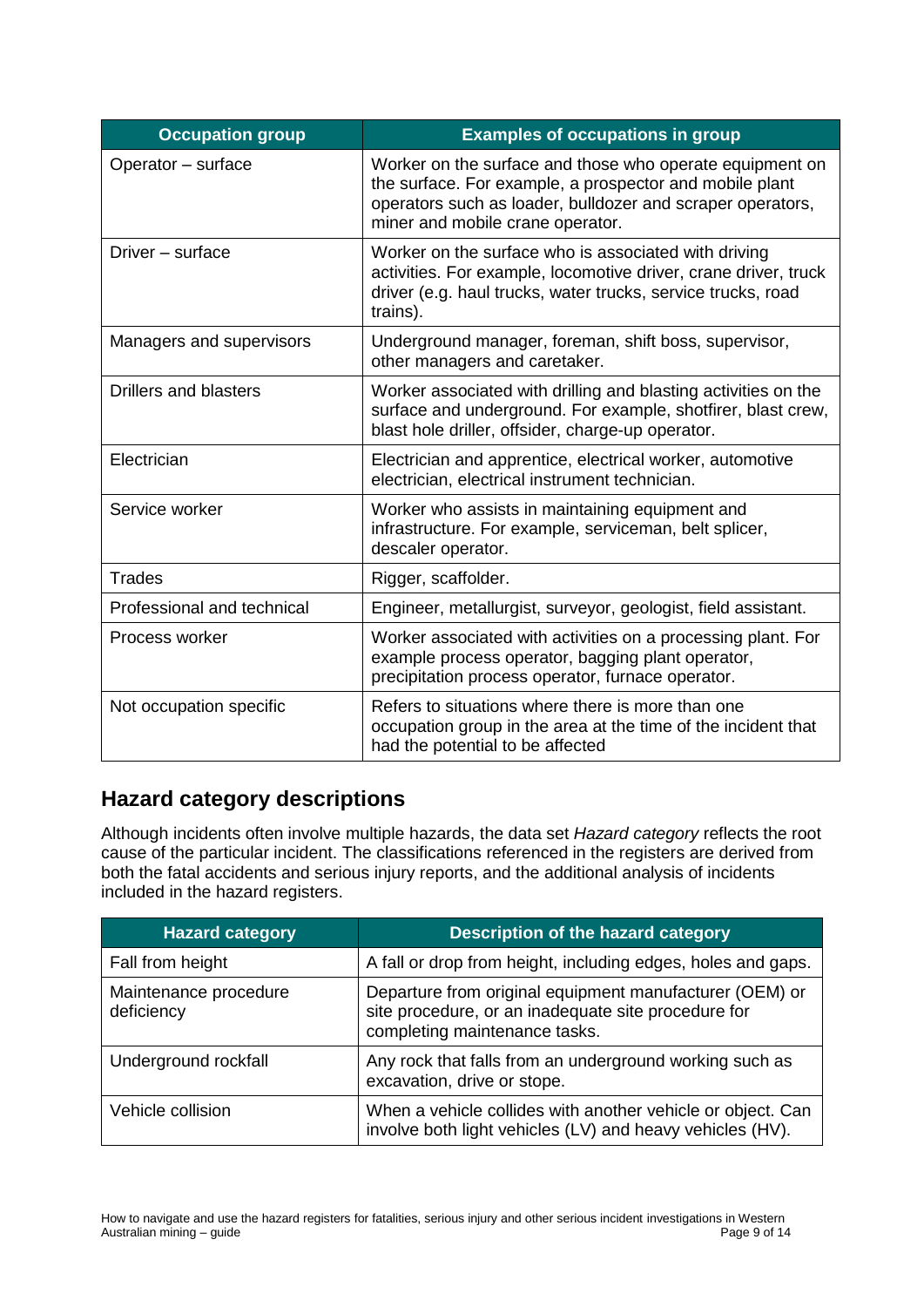| <b>Hazard category</b>                   | <b>Description of the hazard category</b>                                                                                                                                                        |
|------------------------------------------|--------------------------------------------------------------------------------------------------------------------------------------------------------------------------------------------------|
| Vehicle over edge                        | Any mobile equipment working close to an edge (e.g.<br>tailings storage facility, ramp, stockpile, drainage channel)<br>that goes over.                                                          |
| Vehicle runaway                          | A vehicle that 'runs away' on a downward gradient and<br>cannot be stopped with the vehicle's braking system.<br>Includes situations where the vehicle may have moved<br>from a parked position. |
| Vehicle rollover                         | Incident where a vehicle tips onto its side or roof.                                                                                                                                             |
| <b>Tyres</b>                             | The release of stored potential energy when handling<br>tyres. Caused by tyres falling onto people or the<br>uncontrolled release of compressed air during tyre<br>inflation.                    |
| Machinery movement - crush               | Movement of machinery components on mobile and fixed<br>equipment, such as remotely controlled equipment,<br>conveyor belts and haul truck trays.                                                |
|                                          | Note: For moving machinery components, not the<br>movement of mobile equipment.                                                                                                                  |
| <b>Electrical contact</b>                | When a body part or tool comes into contact with a live<br>component in an electrical circuit. This can include arc<br>flash and electrocution incidents.                                        |
| Inrush                                   | Uncontrolled movement of fluid or fluidised material (e.g.<br>water, tailings, mud) into mine workings.                                                                                          |
| Open pit - wall failure or<br>subsidence | Ground failure in an open pit, causing earth movement that<br>results in subsidence or wall failure.                                                                                             |
| Heat exhaustion                          | Exposure to a hot environment that results in the body<br>being unable to cool itself to maintain a healthy<br>temperature.                                                                      |
| Suspended load                           | Sudden movement of a suspended load due to component<br>failure or inadequately secured load, striking a worker in<br>the vicinity.                                                              |
| Falling equipment                        | Equipment, material and tools that can fall onto or strike a<br>worker.                                                                                                                          |
| High pressure equipment                  | Release of stored energy, such as uncontrolled release of<br>high pressured gas or hydraulic fluid.                                                                                              |
| Engineering design                       | Engineering design of plant, equipment or workplaces<br>resulting in an unsafe working environment.                                                                                              |
| <b>Explosions and fires</b>              | Substances in the environment that can cause fires and<br>explosions. Explosive atmospheres can be caused by<br>flammable gases, mists, vapours or combustible dusts.                            |
| <b>Explosives</b>                        | Detonation of an explosive charge.                                                                                                                                                               |
| Natural event                            | Incident contributed to by a natural event (e.g. intense<br>storm front, cyclonic events, bush fires, flooding).                                                                                 |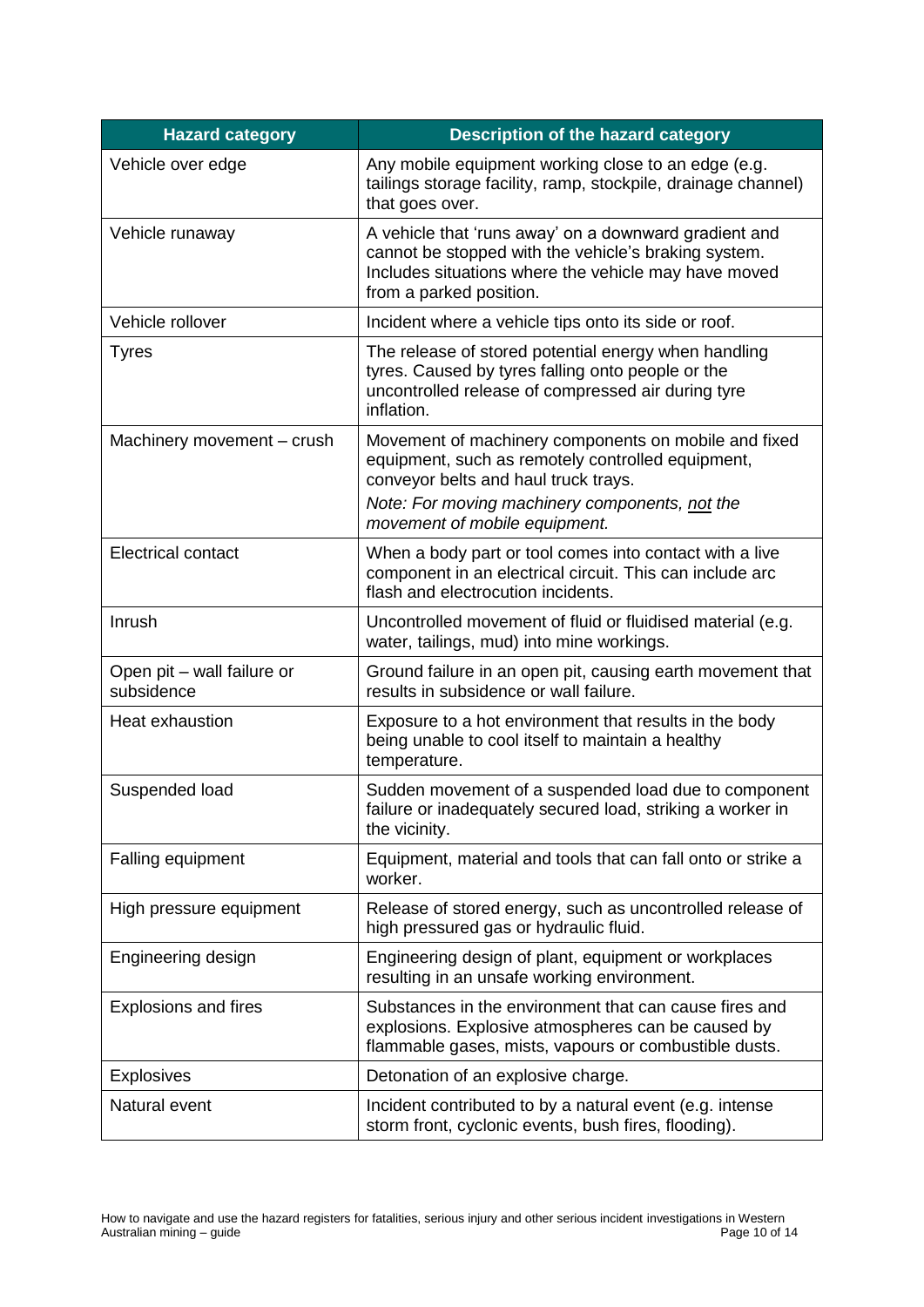| <b>Hazard category</b> | Description of the hazard category                                                                                                                          |
|------------------------|-------------------------------------------------------------------------------------------------------------------------------------------------------------|
| Chemical burns         | Caused when a body part comes into contact with a<br>corrrrosive substance. For example caustic soda, acid<br>slurry, anhydrous ammonia (NH <sub>3</sub> ). |
| Exposure               | Exposure to substances or emissions that could result in<br>illness. For example radiation, asbestos (ACM).                                                 |

# <span id="page-10-0"></span>**Using the data**

The hazard registers' format allows filtering and sorting of information. All details of incidents can be viewed in the *Incidents 20xx – year of update* tab.

Data filtered by occupation group and hazard category are also provided and can be navigated to through the *Occupation groups & hazard categories* tab.

Users can interrogate and filter the data themselves by looking at aspects that may be relevant to their site, such as location (underground or surface), equipment or infrastructure, area or work activity or task.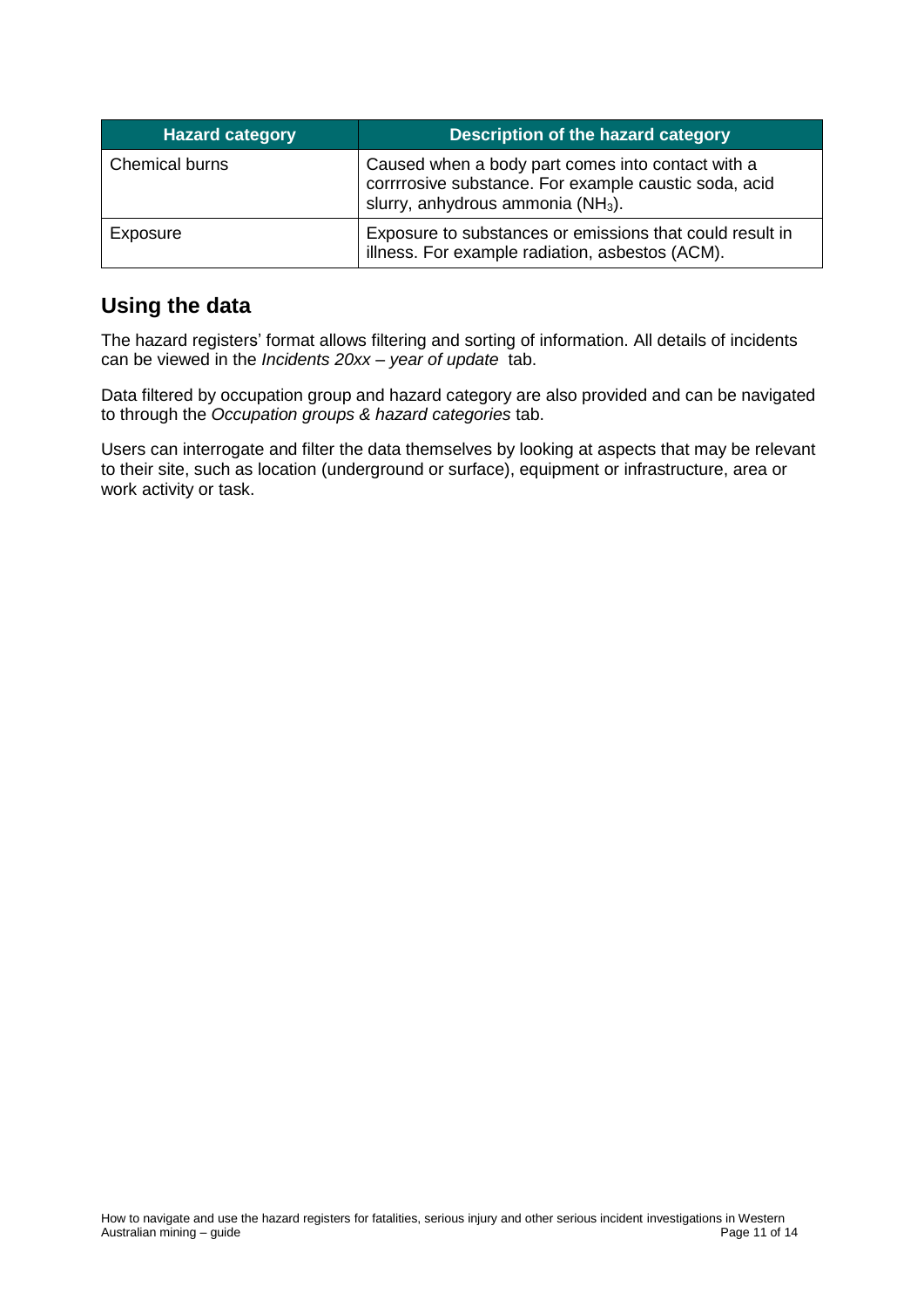# <span id="page-11-0"></span>**How to use the hazard register**

There are five key steps to using the hazard register to improve hazard awareness and risk management.

## <span id="page-11-1"></span>**Step 1: Hazard identification**

The first step in risk management is to identify hazards in the workplace. There should be a focus on hazards that have the potential to cause serious harm (fatal, serious or near-misses) and adversely affect the health and safety of workers.

Hazards can be identified through one or more of the following activities:

- routine hazard and housekeeping inspections and audit activities
- study of information provided by manufacturers and suppliers of equipment and substances
- investigation of incidents and accidents
- accessing learnings from safety alerts, including the DMIRS' significant incident reports and safety bulletins
- as part of the change management process for introducing new equipment or processes, and changes to existing equipment or processes
- as part of the review process for existing plans and procedures.

#### <span id="page-11-2"></span>*Resources*

Hazard identification – [what to look for \(2008\)](http://www.dmp.wa.gov.au/Documents/Safety/MSH_TB_HazardID.ppt)

[How are hazards identified?](http://www.dmp.wa.gov.au/Safety/How-are-hazards-identified-4730.aspx)

[Improving hazard awareness –](http://www.dmp.wa.gov.au/Documents/Safety/MSH_TB_ImprovingHazardAwareness.pptx) lifting the game (2014)

### <span id="page-11-3"></span>**Step 2: Development of safe systems of work**

Once the first step, hazard identification, has been completed, it is important that this process is formally and appropriately documented. Safe methods and/or controls should be defined in this documentation to eliminate or reduce the risk as low as reasonably practicable.

The hazard registers present the precautions or preventative measures that could have been implemented to mitigate the incident. These precautions or measures were not in place at the time of the incident; however, if they had been, the incident might have been avoided or the severity of injuries reduced.

The precautions and measures do not replace the need for a site to conduct a risk assessment. Operations can review the hazard registers, identifying incidents relevant to their site. Preventative controls can be identified and detailed in the site's policies and procedures.

The site's hazard register should serve as a reference to assist in the development of job safety analyses (JSAs) or other task-based risk assessments.

The [Safety and Health Risk Management –](http://www.dmp.wa.gov.au/Documents/Safety/MSH_G_SafetyAndHealthRiskManagement.pdf) guideline provides an understanding of the process to be followed when carrying out risk management in accordance with the *Mines Safety and Inspection Act 1994* and Mines Safety and Inspection Regulations 1995.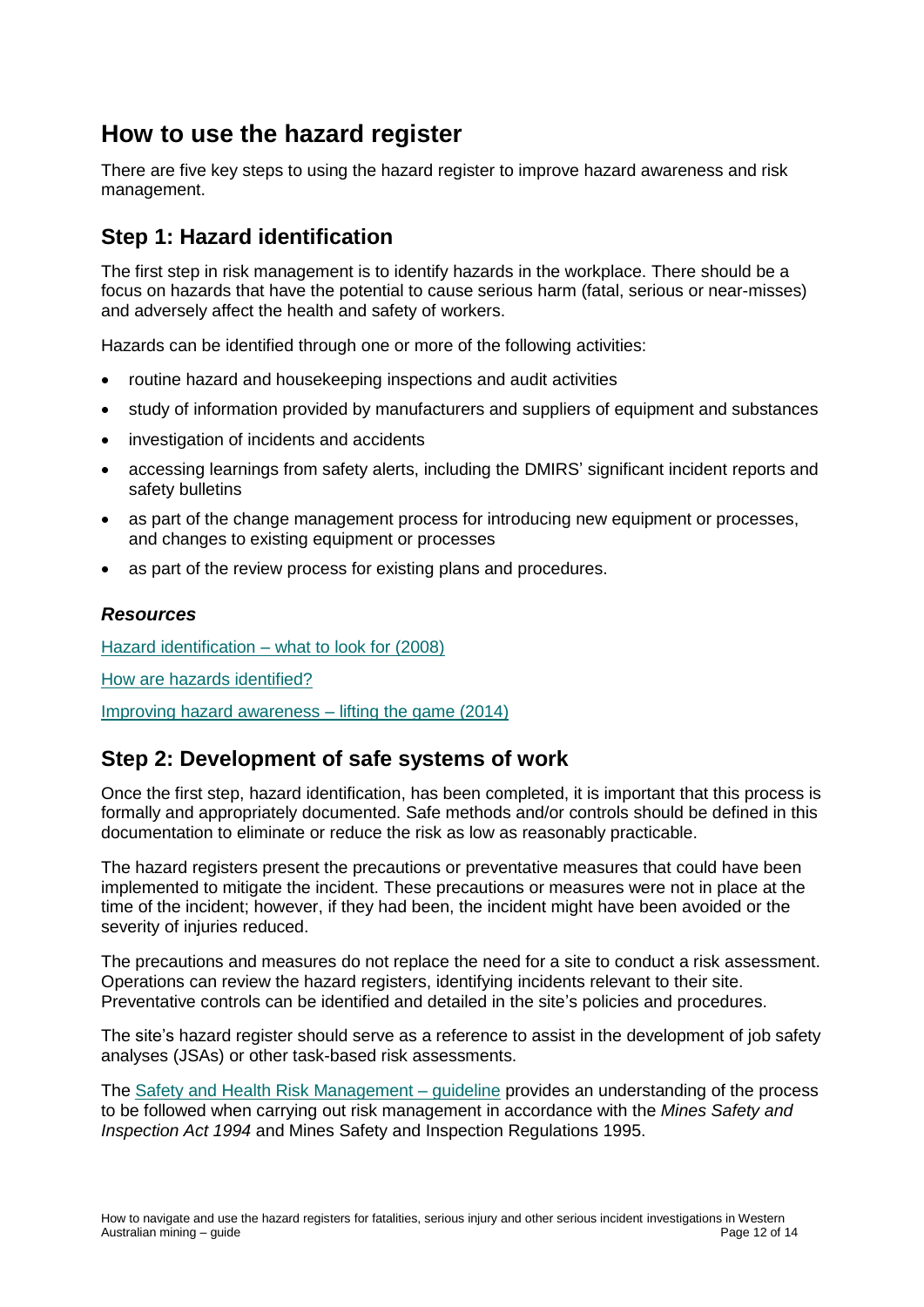#### <span id="page-12-0"></span>*Resources*

[What is a job safety analysis?](http://www.dmp.wa.gov.au/Safety/What-is-a-job-safety-analysis-4883.aspx)

[How is a job safety analysis \(JSA\) developed?](http://www.dmp.wa.gov.au/Safety/How-is-a-job-safety-analysis-JSA-4912.aspx)

## <span id="page-12-1"></span>**Step 3: Training**

Mining operations are required to have safe systems of work so workers can safely carry out activities. The provision of information, instruction, training and supervision is an essential component of any risk management strategy. People must be competent in the tasks they are assigned, and have the demonstrated knowledge and skills necessary to perform the task safely. Competency is gained through a combination of training and experience. Training must be provided to all workers in accordance with the site policies and procedures.

Workers should be aware of the hazards their individual occupation group is exposed to, the nature of each hazard, the activities and tasks that expose them to hazards and the precautions implemented.

The site's hazard register should be easily accessible to all workers, for reference when completing a task detailed in the register.

Training may be provided through a variety of mechanisms, including:

- classroom teaching
- online training
- on-the-job training
- simulation
- open learning techniques
- toolbox talks and other formal information sessions.

#### <span id="page-12-2"></span>*Resources*

[What is the importance of training, information and instruction?](http://www.dmp.wa.gov.au/Safety/What-is-the-importance-of-5824.aspx)

[What should be considered for a training management system?](http://www.dmp.wa.gov.au/Safety/What-should-be-considered-for-a-5888.aspx)

[What should be considered for effective inductions?](http://www.dmp.wa.gov.au/Safety/What-should-be-considered-for-5954.aspx)

## <span id="page-12-3"></span>**Step 4: Supervision**

Supervision is a crucial safety function applicable across all levels of an organisation. It complements the provision of information, instruction and training, and influences how well organisations achieve the safety and health requirements of the *Mines Safety and Inspection Act 1994* and the associated Mines Safety and Inspection Regulations 1995.

<span id="page-12-4"></span>Effective supervision sets and maintains high standards of performance and the physical aspects of the work environment, and is critical to achieving and maintaining the desired safety culture.